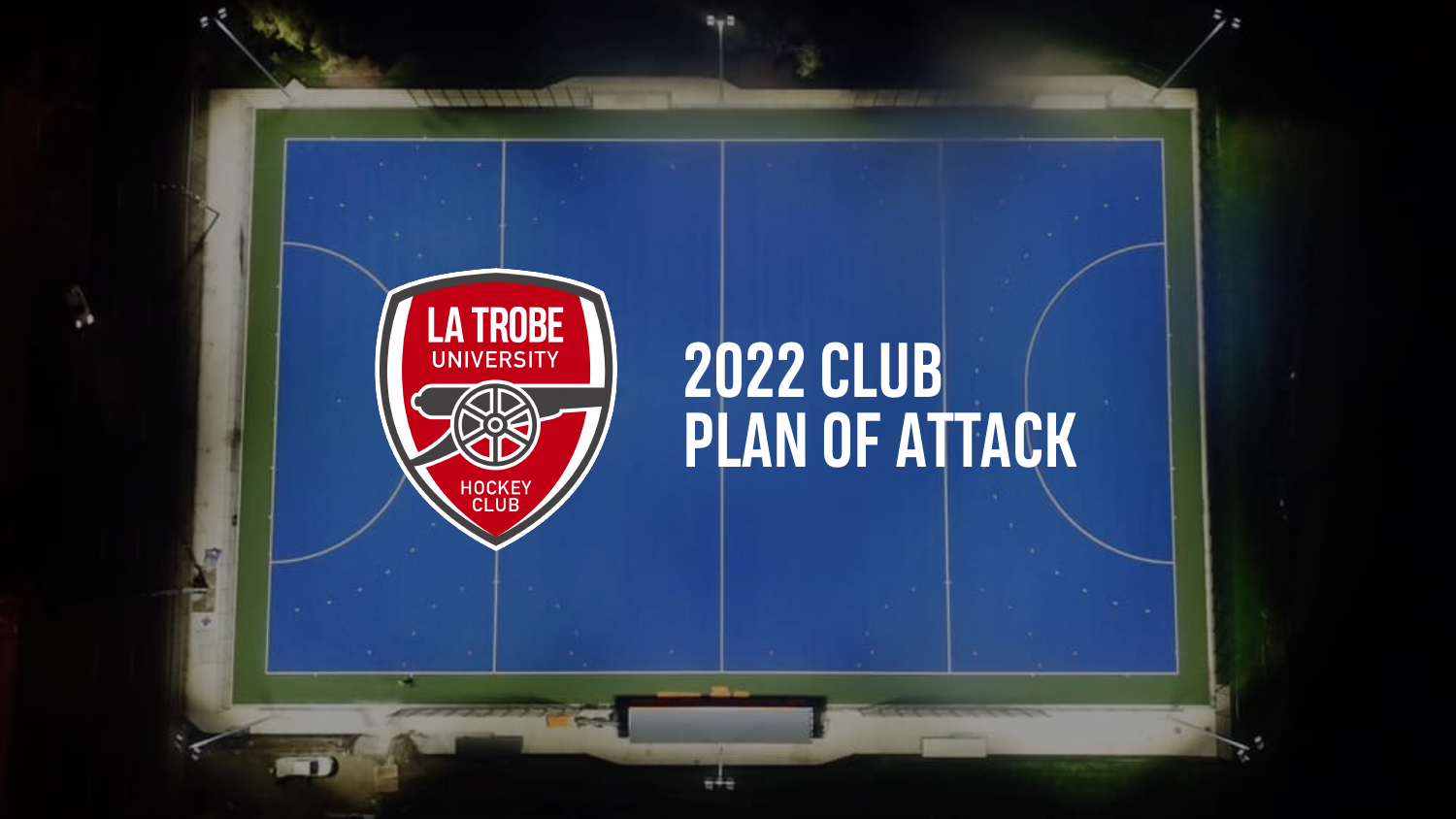## HELLO

We've had a rough few years. In 2021, the fallout of COVID was more severe than we anticipated. As a result we missed many of our annual objectives and made little progress on our 2025 Five Year Strategy.

Our focus for 2022 is largely to rebuild – our numbers, our volunteers, and our culture. This will come at the cost of some of our five year objectives – instead focusing on three key areas:

### **MEMBERSHIP**

The club must be comfortable in filling all Juniors teams and ensuring there's easy pathways from H2H through to Under 16s, We must also return to six Men's teams, and reintroduce a Women's 5s or Masters team. More people brings more revenue, more volunteers and more efficiency.

### **VOLUNTEERS**

It's never been harder to find people to contribute, while many of the existing volunteers are burnt out from COVID. Filling the Committee is a priority to lighten the light and introduce the next generation of volunteers.

#### **REVENUE**

While we had a rather profitable season in 2021, this was largely from non-recurring revenue (such as grants). We need to continue to run a tight ship.

On the following pages you'll find our objectives for the season, and a range of new initiatives we'll seek to implement when we're not focused on the above.

**Zac Martin** 2022 President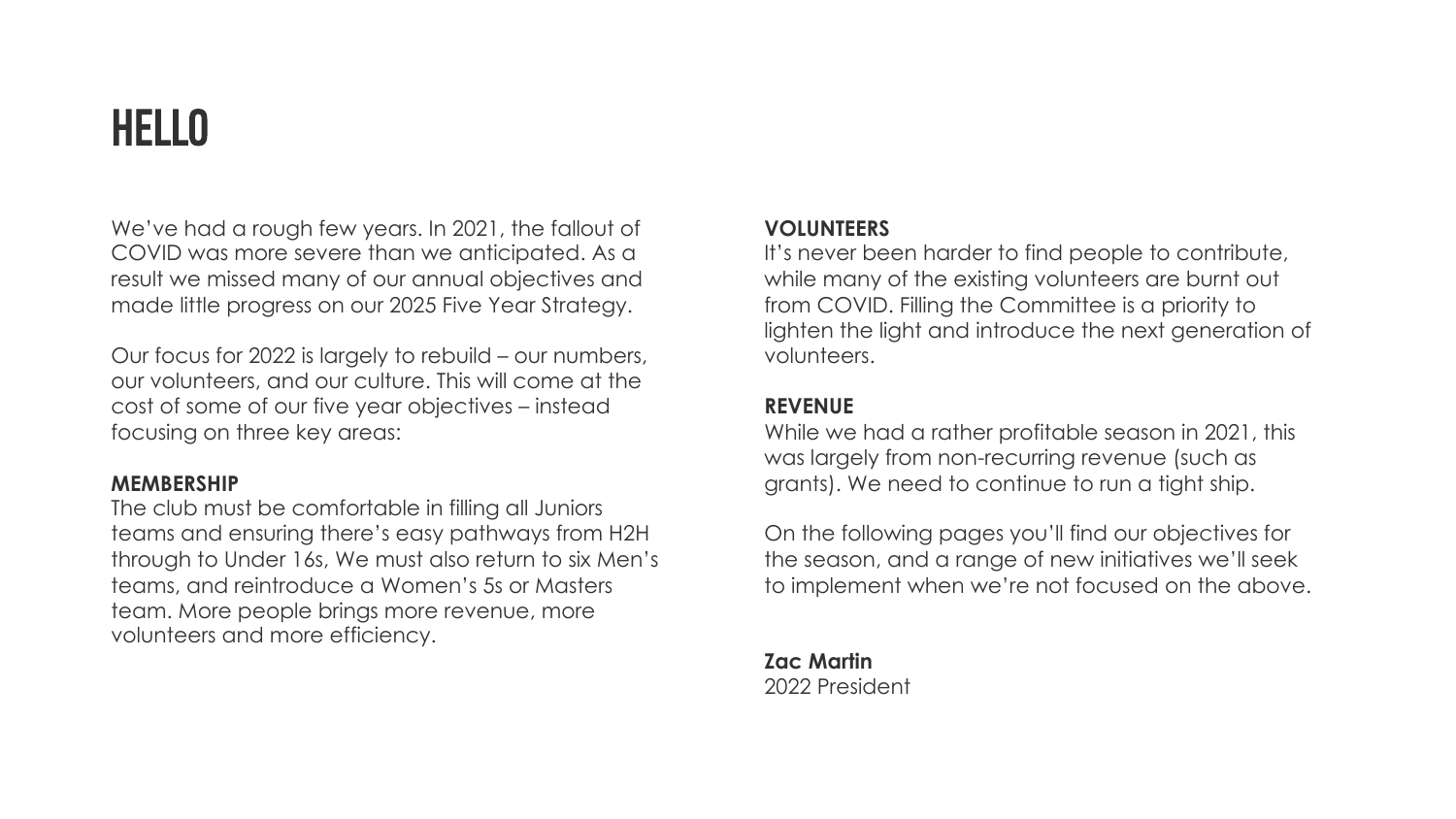### 2022 OBJECTIVES

- 1. Grow our database from 248 in 2021 by 5% to 261 in 2022 (where we were in 2019).
- 2. Find eight new volunteers to join the Committee for the first time
- 3. Be profitable.
- 4. 1s, 2s and 3s play five games of finals between both sections.
- 5. Secure funding for new pavilion design and plans.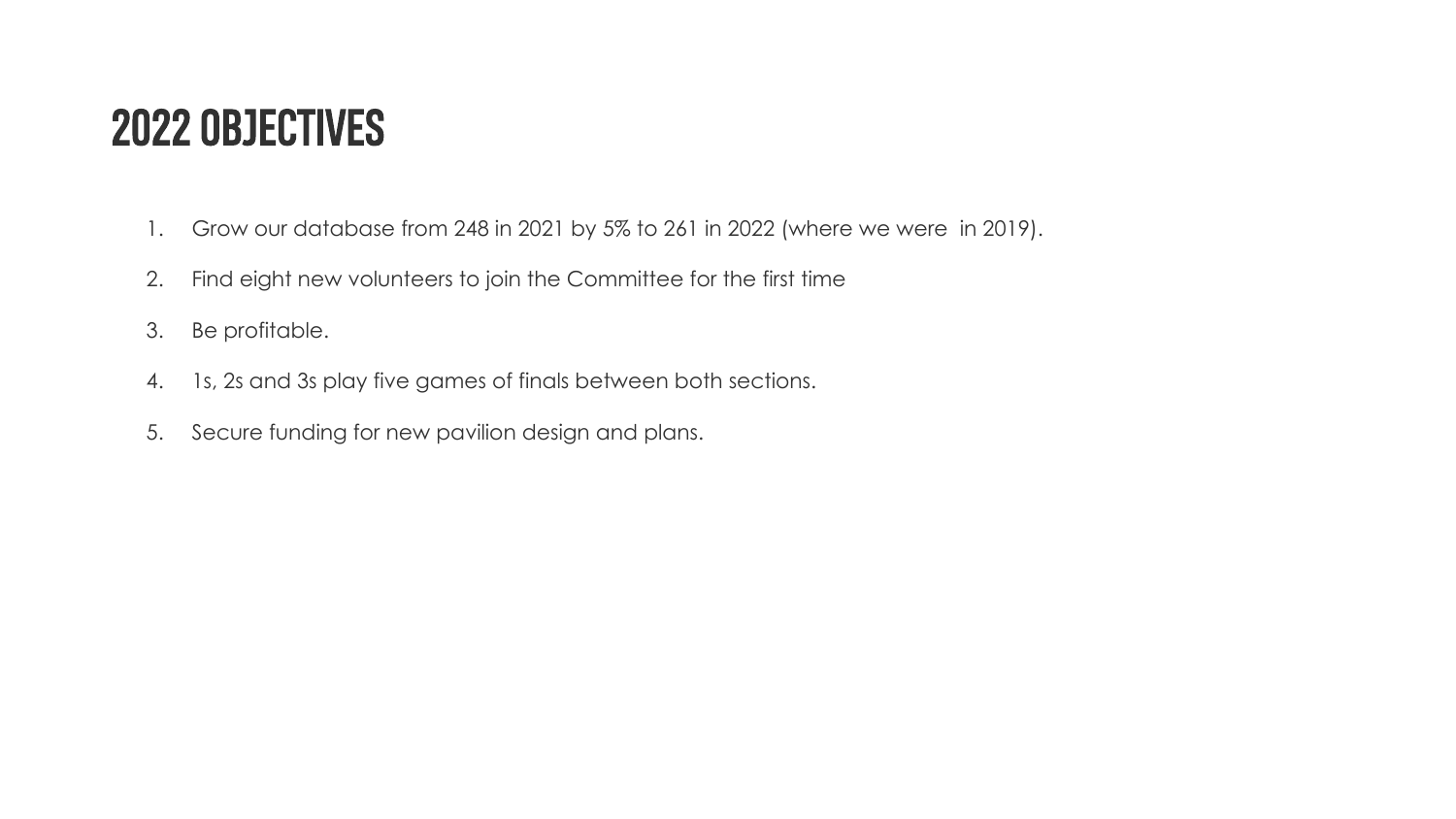# 2022 PROJECTS

The following is not an exhaustive list of what we aim to deliver. Nor does it include business-as-usual, or projects which are already underway. This is what we'll do differently from previous seasons:

- Launch Gunners Directory as sponsorship package
- **Bring back Training Camp**
- Run a huge 55<sup>th</sup> Anniversary
- Review all polices, consolidating our Code of Conduct and clarifying the club's disciplinary process
- Stocktake all uniform and enter inventory numbers into online store
- Allocate and review shirt numbers and sizes for Vic League
- Implement new alternate strip, and move away from club shirt set (already funded by grant)
- Seek approval for government-funded JobSeeker volunteer program
- Set and implement a more aggressive investment strategy for Foundation Trust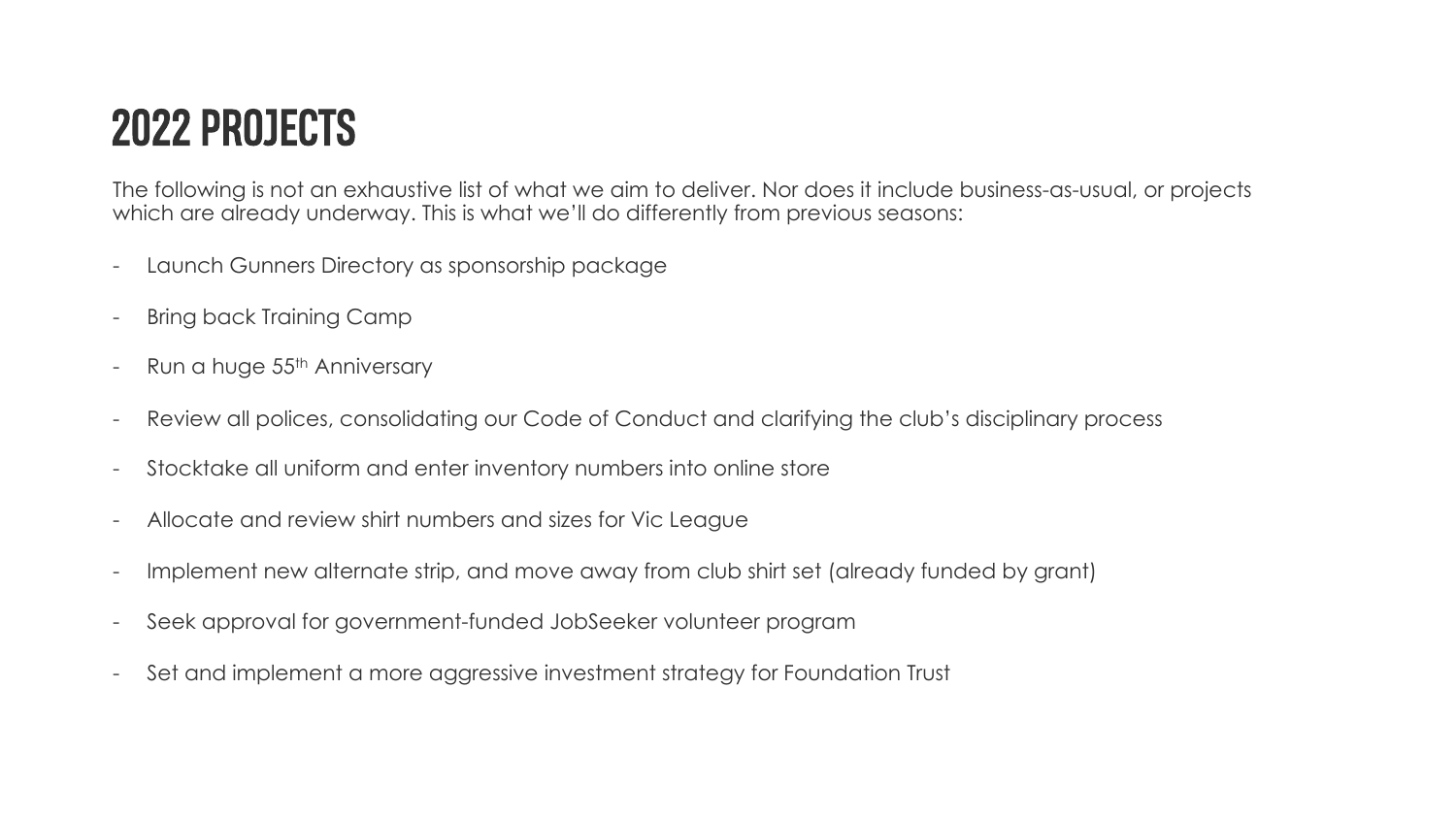# 2022 PROJECTS

- Develop a Reconciliation Plan and be more focused with inclusion activities, prioritising indigenous engagement. Initiatives could include:
	- Hosting a session for members to educate on being an ally
	- Implementing changes in culture, behaviour and policy (for example, acknowledgements at the beginning of Board meetings)
- **Black Tie presentation night**
- Look at incentives for managers or players to encourage Uni Nationals participation
- Review the Constitution prior to the 2022 AGM with consideration to:
	- Clarifying minimum age for voting
	- Clarifying minimum age requirements for setting quorum
	- Allowing meetings and voting to take place virtually
	- Exploring gender quotas on the Board (soon to be a requirement for some grants)
- Explore means of passive income generation
- Upweight effort and investment to attract Junior coaches
- Crowdfund a new honour board